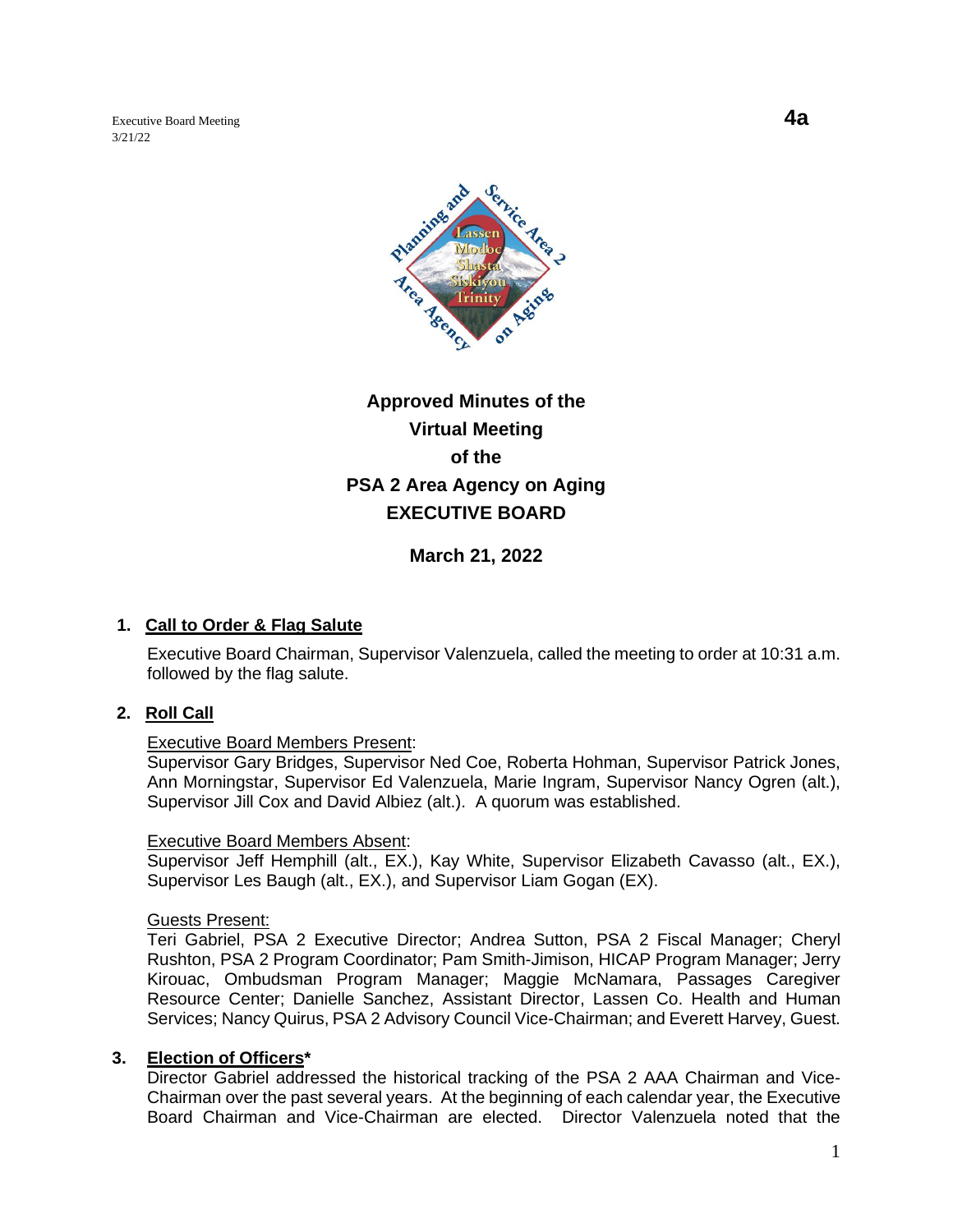Executive Board is not required to follow a schedule of Chairman rotations. He also reported that he is the President of the State Association of Counties and, with a full schedule, he is willing to step down as Chairman to allow another board member to Chair the Executive Board. Supervisor Cox offered to Chair the Executive Board.

- **MSP: Supervisor Valenzuela motioned to appoint Supervisor Cox as Chairman and he agreed to fill the Vice-Chairman position for the PSA 2 AAA Executive Board, seconded by Supervisor Coe, all aye, motion carried.** 
	- **4. Approval of Agenda\***
- **MSP: Supervisor Valenzuela motioned for the approval of the agenda, seconded by Supervisor Coe, all aye, motion carried.**

#### **5. Approval of Consent Agenda\***

**MSP: Supervisor Coe motioned for the approval of the consent agenda, seconded by Supervisor Valenzuela, all aye, motion carried.** 

#### **6. Open Session**

None.

### **7. Executive Board's Report**

Director Gabriel reported that Supervisor Bridges has been appointed as a primary member of the Executive Board for Lassen Co. with Supervisor Hemphill taking the alternate position. Kay White remains a primary member. In Shasta Co., Supvr. Jones replaces Supervisor Baugh as a primary member of the Executive Board and Ann Morningstar takes the second seat while Supvr. Baugh becomes an alternate. In Trinity Co., Liam Gogan takes the primary seat and Supvr. Cox takes the second seat. David Albiez remains the alternate.

### **8. Advisory Council Report**

Advisory Council Vice-Chairman, Nancy Quirus, provided a report from the Advisory Council. Activities of the council include the distribution of Fall Prevention materials and equipment in all 5-counties. Elder Abuse Community Education is on-going with outreach to Tribal organizations in Modoc Co., and Distance Caregiving. Advisory Council member, Marcia Anderson, has attended the Triple A Council of CA (TACC) virtual meetings and reports back to the council on Master Plan for Aging activities. Senior nutrition continues to be a priority with senior protein boxes available in Siskiyou Co. In Trinity Co., CalFresh helped to restore food loss due to power outages during the winter storms. Nutrition education is being promoted through Bingocize which is a virtual, interactive game. Brain health activities are on-going and being shared with all counties through the Advisory Council. Director Gabriel also shares information with the Advisory Council on workshops available such as Healthy Living for the Brain and Body. Food access is also discussed at the Advisory Council with Dignity Health Connected Living's report on local food bank expansion and meal delivery to the homeless through the Project Room Key program. Food access for seniors is available through the PSA 2 website and Facebook page. The Trinity Co. and Lassen Co. nutrition services are also being discussed by PSA 2 AAA. The Advisory Council members offered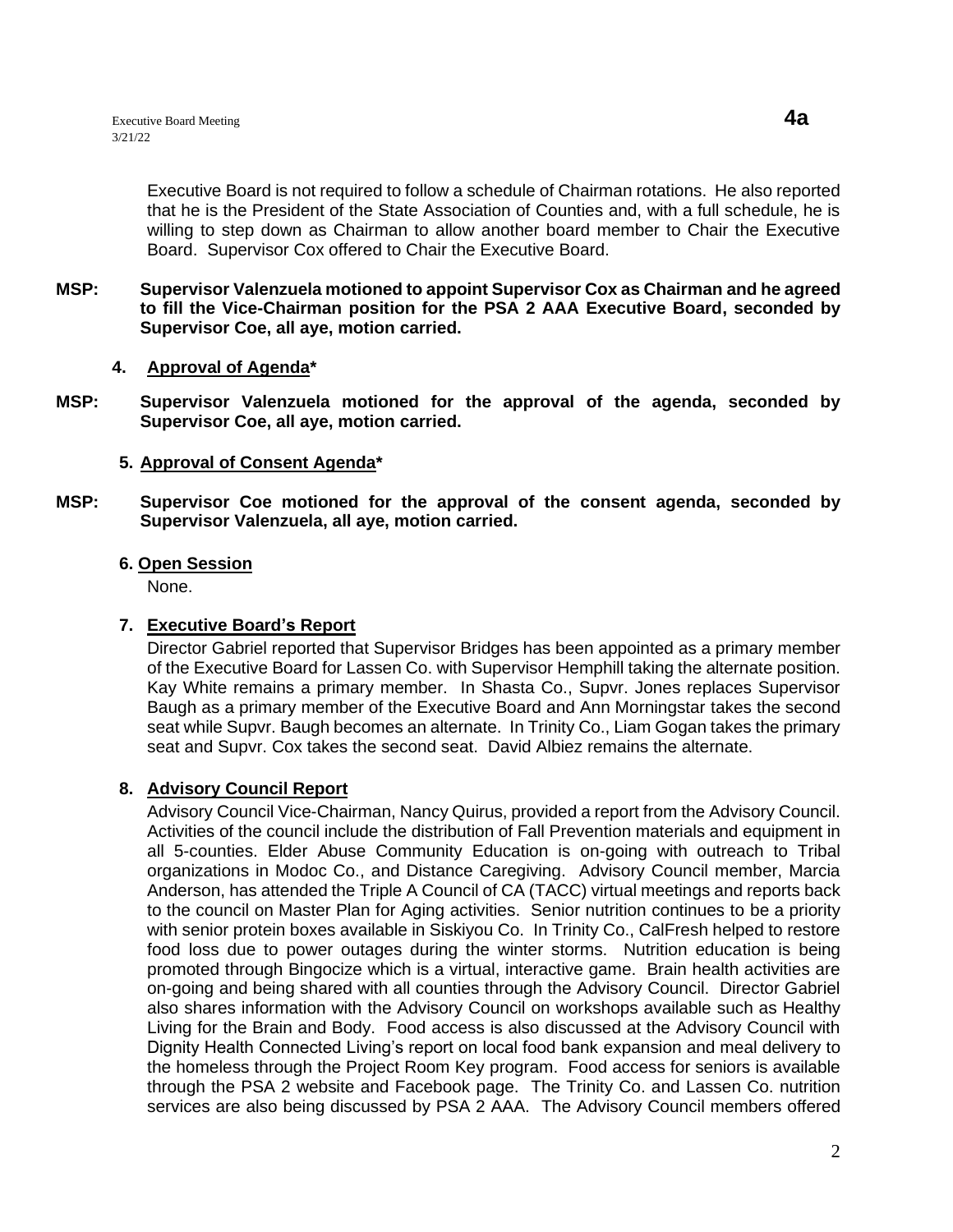to re-write Area Plan Objectives regarding senior service information and outreach on Alzheimer's and Dementia – a goal the Advisory Council will continue to stress.

Nancy reported there remain vacancies on the Advisory Council in Modoc Co., which also leaves a vacancy with TACC representation, Siskiyou Co. and Trinity Co. with 3 vacancies. Director Gabriel added that display ads are being shared in local newspapers and on the PSA 2 Facebook page which has led to some interest in the Advisory Council in Trinity Co. Ads will continue to run until vacancies are filled.

#### **9. Executive Director's Report –** Teri Gabriel, Executive Director

a. Update on Program Services due to COVID-19 Pandemic & Related Funding

 Director Gabriel reported that, with the reduction in the number of COVID-19 cases being reported in our region, some nutrition service providers are discussing re-opening plans to serve meals indoors. The reopening plan developed by the CA Association of Area Agencies on Aging (C4A) has been shared with the nutrition service providers for guidance in the re-opening process.

The Health Insurance Counseling and Advocacy Program (HICAP) continues to provide telephone counseling for program clients. Months of recruiting for a Volunteer Coordinator position has led to the hiring of an individual who is scheduled to start on April  $4<sup>th</sup>$ . Once HICAP counselor training is completed, the Volunteer Coordinator will focus on recruiting volunteers for the program to increase counseling opportunities for the program. HICAP counselors guide Medicare beneficiaries through the complexities of Medicare to achieve the best coverage for their clients' needs.

Director Gabriel introduced the new Ombudsman Program Manager, Jerry Kirouac, who has been working as an Ombudsman II for the program for more than a year. While Jerry continues to train for the Ombudsman Program Manager position, the program is currently recruiting to fill the vacant Ombudsman II position covering Shasta Co. Director Gabriel reported that she and Jerry worked together with Community Care Licensing, the licensing agency for long-term care facilities, to distribute COVID-19 test kits to our region's facilities as it is required for visitors to be COVID tested before entering facilities if they are unvaccinated. Jerry Kirouac introduced himself and offered his assistance with any questions regarding the Ombudsman Program.

Director Gabriel reported that efforts continue to allocate Coronavirus Aid, Relief and Economic Security (CARES) Act funding to contracted service providers to expand services. Nutrition service providers are looking to expand meal delivery routes to currently unserved areas and the AAA is working with the California Department of Aging to seek approval for the purchase of vehicles to support the expansion. CARES Act funding to cover the cost of the increase in meal delivery overall is also being provided. Title III B funding will also be used on activities to address isolation and loneliness for older adults due to the pandemic. CARES Act funding is available until September 2022. Consolidated Appropriations Act funding is also available through September 2022 for Home Delivered Meal and Ombudsman Program services. American Rescue Plan Act (ARPA) funding will also become available through the California Department of Aging (CDA). The AAA is awaiting contract execution with CDA. This funding will be available for Title III B Supportive Services, Title C-1 Congregate Meals, C-2 Home Delivered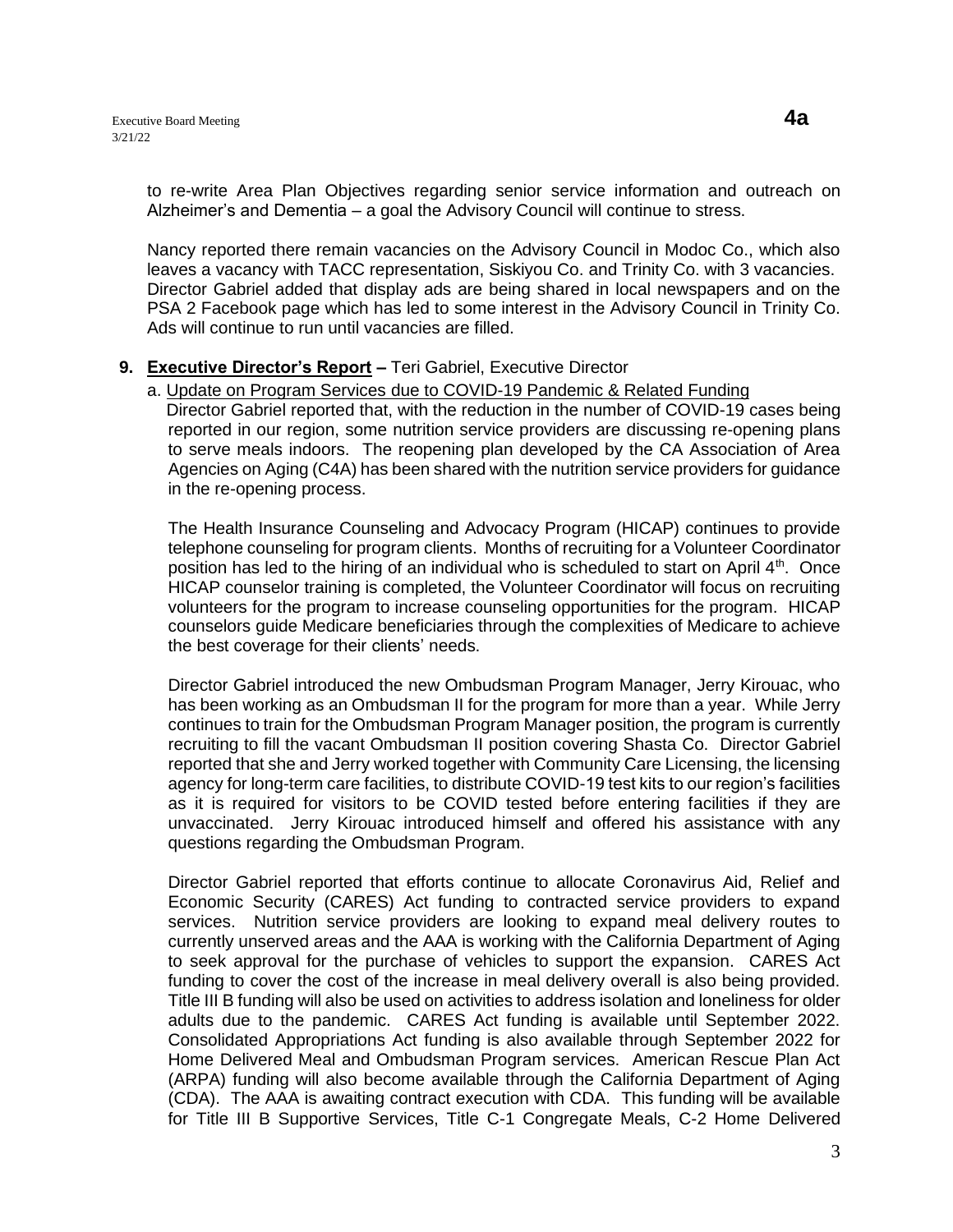Meals, Title III D Health Promotion, Title III E Family Caregiver Support Program and the Ombudsman Program. ARPA funding will be available until September 2024 to further support Older Americans Act programs and older individuals whose health has been affected by social isolation.

#### b. Update on Dignity at Home Fall Prevention Program

Director Gabriel reported that the Dignity at Home Fall Prevention Program allowed for the expansion of PSA 2 AAA awareness in our communities. This program provides fall prevention equipment in the homes of eligible program participants. With the assistance of a Shasta Co. marketing firm, advertising for the program included radio and television ads throughout the service region. TV ads ran on CBS, ABC, NBC and PBS. The increase in advertising led to an 80% increase in serving eligible program participants with fall prevention equipment in their home to avoid the risk of falling. The PSA 2 website visits also increased substantially due to the program advertising. CDA will continue funding the Dignity at Home Fall Prevention program in FY 2022/2023 under the Area Plan funding contract for Older Americans Act services due to the success of the program. Doing so will eliminate the current income eligibility criteria for the program.

### c. Update on Trinity Senior Nutrition Program

Director Gabriel reported that efforts continue with the Trinity Senior Nutrition Program to provide catered meals to eligible participants in the Trinity Co. area. The nutrition program is a partnership with Dignity Health Connected Living (DHCL) and Church of the Nazarene. A Program Coordinator has been hired and is currently being trained to oversee the meal distribution process. Volunteers are currently being recruited to help distribute and deliver meals to the homebound program participants. The agreement with DHCL has been approved by their legal department with the plan to execute the agreement in the coming days. Once the agreement is executed, the Program Coordinator will begin contacting participants for the program beginning with those previously served by PSA 2. The program plans to serve 20 eligible individuals with a combination of 2 hot and 3 frozen meals. The meals will be prepared and delivered to the site by DHCL twice per week which will allow for more hot meals per week.

### d. Update on Master Plan for Aging Initiatives

Director Gabriel reported that efforts continue with the Master Plan for Aging initiatives. Discussions continue related to CalAIM, California Advancing and Innovating MediCal, programs which focus on enhanced care management for MediCal recipients. CalAIM services would include housing transition, housing deposits, short-term housing, nursing facility transition, personal care and many more services. It is in the early stages in discussion on how the AAAs would play a part in providing the services to MediCal participants. Funding is available to serve the 5-county region. Director Gabriel will attend meetings hosted by C4A and CDA to learn more on the programs offered. The goal is to take a whole person approach to assist persons in need of these services which are far beyond the services currently available through Area Agencies on Aging in California. PSA 2 also continues to work with the Disability Action Center to collaborate and address the needs of aging and disabled adults in our communities.

In response to the Master Plan for Aging Hubs & Spokes initiative on the structure of Area Agencies on Aging in California, CDA is offering a virtual network for aging and disabilities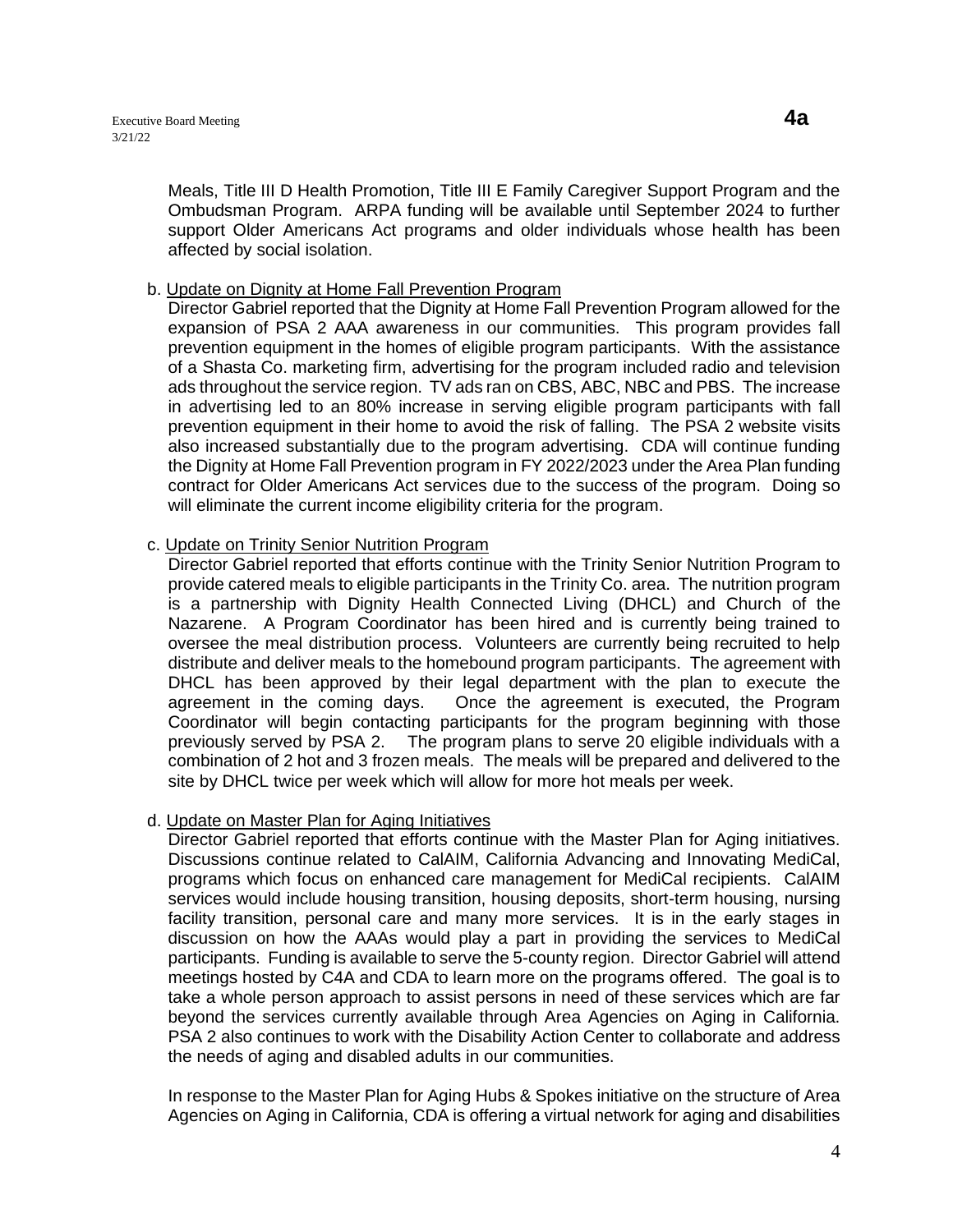results briefing on April 20, 2022 on the outcome of the Town Hall meetings and online surveys that addressed the structure of the AAAs in California. No decision has been made by CDA. This is a presentation on the analyzed data from the meetings and surveys and next steps will be developed by CDA based on the results.

#### e. Other Agency Activity

Director Gabriel reported that the California Senior Legislature (CSL) elections are currently underway. Two individuals aged 55 and over are being recruited for a Senior Senator and Senior Assemblyman positions to represent PSA 2 at the state level on legislation impacting older adults. Election applications are available until March 31, 2022. The Advisory Council will elect the CSL candidates to their positions in an upcoming meeting. There has been interest in the CSL positions; however, no applications have yet been submitted to PSA 2 AAA. Applications received by the AAA will be provided to the Commission on Aging for evaluation prior to the election by the Advisory Council. Display ads in local newspapers and via Facebook have helped in advertising the CSL elections.

Additionally, Title III E Family Caregiver Support Program funding has allowed PSA 2 to distribute caregiver handbooks to the region's caregivers caring for a loved one with Alzheimer's or Dementia. The caregiver resource books are available to the public and community organizations such as the Veteran's Administration and senior housing facilities with interest in sharing the books with their program's participants. Books can be shipped directly to the interested party and advertising for the program has also been shared via local newspapers, word-of-mouth and via Facebook. Display signs have also been shared with local libraries to help distribute the books to those in need of resources on caregiving.

Director Gabriel reported that a routine virtual Audit was conducted by CDA in February for FY 2018/2019 and 2019/2020. The audit remains open and inconclusive at this time.

David Albiez inquired on the Trinity Senior Nutrition Program timeline. It was his understanding that the program was to commence from the first of November to the first of March as a trial period. Mr. Albiez was wondering if the Executive Board needed to vote again to extend the trial period. Director Gabriel responded that there is no contract in place yet for the program as the time needed to initiate the program has taken longer that originally planned. Being that it is not an action item for the board to consider at this meeting, the action could certainly be brought back to the board for consideration. Discussion ensued on next steps. In response to Chairman Cox's inquiry on the timing of the Program Coordinator's training, Director Gabriel stated that the training should be completed by the end of the week and DHCL should have the contract executed soon as it is already approved by their legal department. Since the Executive Board approved to move forward with the program, Chairman Cox recommended the plan continue to move forward, the Program Coordinator complete his training, and an action item be brought back to the Executive Board next month to address the timeline of the trial period. Vice-Chairman Valenzuela concurred with Chairman Cox's recommendation which would allow Mr. Albiez's concern to be addressed.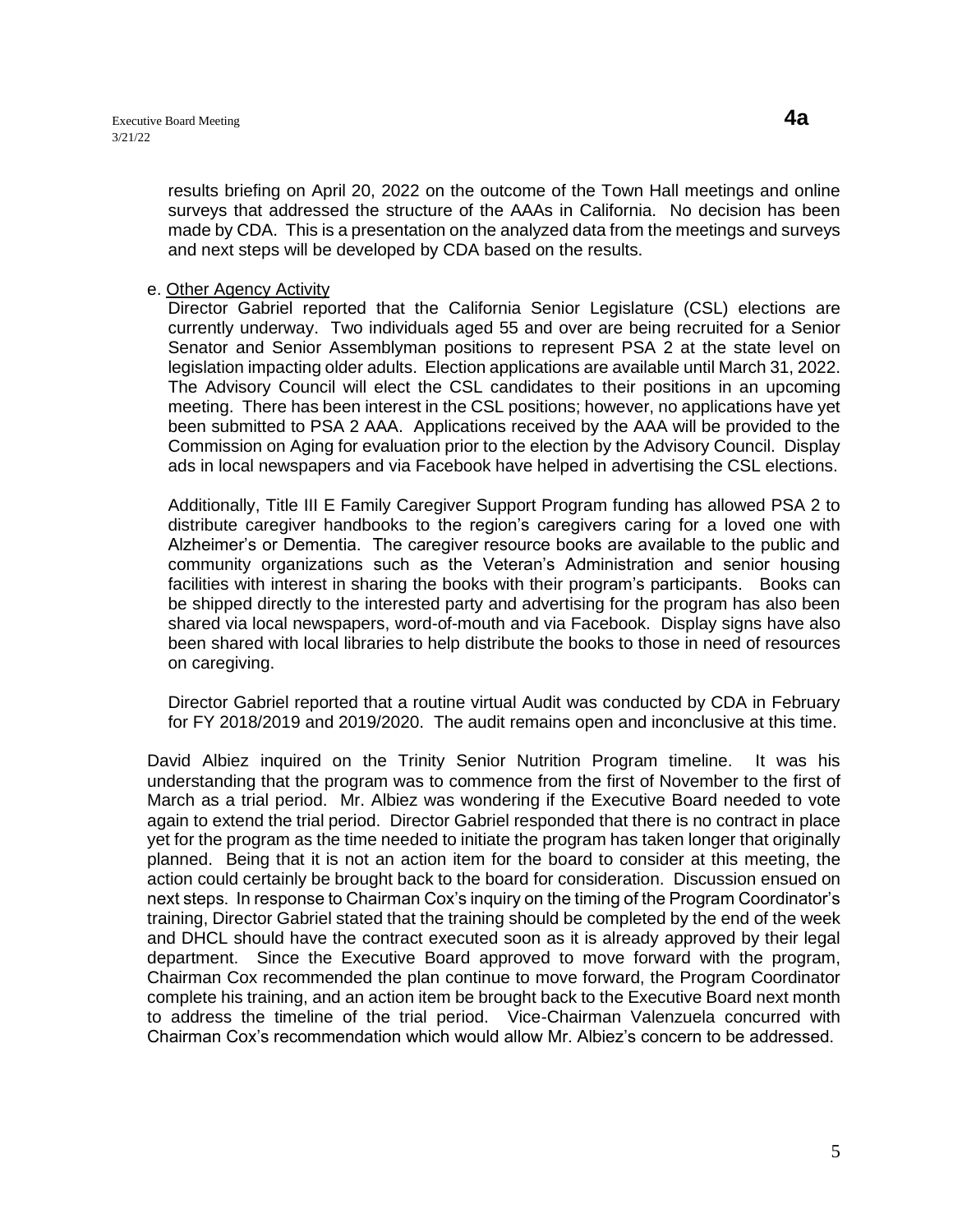# **10.Approval to Accept PSA 2 AAA Basic Financial Statements and Single Audit Report for Year Ended June 30, 2021 by Charles Pillon, CPA\***

Director Gabriel addressed the Basic Financial Statement and Single Audit Report for Year Ended June 30, 2021. Director Gabriel noted page 33 of the single audit which indicated that there were no findings and no significant deficiencies or material weaknesses were identified within the agency's internal controls. Director Gabriel acknowledged and thanked the AAA Fiscal Manager for her efforts to smoothly transition the accounting records away from a highly inefficient financial software to a program that allows for consistent reporting and compliance with the financial closeout process for the agency. Charles Pillon, CPA also provided positive feedback on the audit and credits the Fiscal Manager's performance to help the agency reach a No Findings status with the audit. Director Gabriel added that the agency still does not qualify as a low-risk auditee which is due to findings identified in prior years' audits within this audit period.

### **MSP: Supervisor Valenzuela motioned to Accept the PSA 2 AAA Basic Financial Statements and Single Audit Report for Year Ended June 30, 2021 by Charles Pillon, CPA, seconded by Marie Ingram, all aye, motion carried.**

**11. Approval of Notice of Audit Determination for Audit Period July 1, 2016 through June 30, 2018 by the California Department of Aging\***

Director Gabriel addressed the audit conducted by CDA for the period of July 1, 2016 through June 30, 2018. The findings indicated in the audit are due to unspent funding advanced by CDA. Director Gabriel briefly explained the funding release process with CDA for which the final request for funding concludes in April each year. While the actual expenses between April – June are unknown, the AAA is allowed to request the remaining amount of contract funding available that fiscal year. The CDA audit identified that advanced funding for this audit period was due back to CDA based on the actual expenses reported to them in the closeout process for the years audited. The unspent funding includes Title III D Health Promotion program in the amount of \$1,078 and Title III E Family Caregiver Support Program in the amount of \$20,219 for a total of \$21,297 which is recoverable by CDA. The second finding is related to PSA 2's forensic review of Lassen Senior Services for this period. Once it was determined that Lassen Senior Services had disallowed expenses reported to PSA 2 in the forensic review for the 2016//2017 and 2017/2018 audit period. That finding becomes a finding for PSA 2 in the contract resolution process although the finding was self-identified. Moving forward, the PSA 2 Fiscal Manager will be developing a contract resolution process for contracted service providers with the PSA 2 Auditor to better determine how PSA 2 funding has been utilized for the programs. If contracted service providers already have an audit conducted, that audit will be analyzed as an audit determination process. A contract resolution process will be used for those service providers which do not currently have an annual audit performed.

Upon inquiry by Supvr. Coe, the PSA 2 Fiscal Manager verified that the \$21,297 was paid back to CDA in January 2022.

**MSP: Supervisor Coe motioned for the Approval of the Notice of Audit Determination for Audit Period July 1, 2016 through June 30, 2018 by the California Department of Aging, seconded by Marie Ingram, all aye, motion carried.**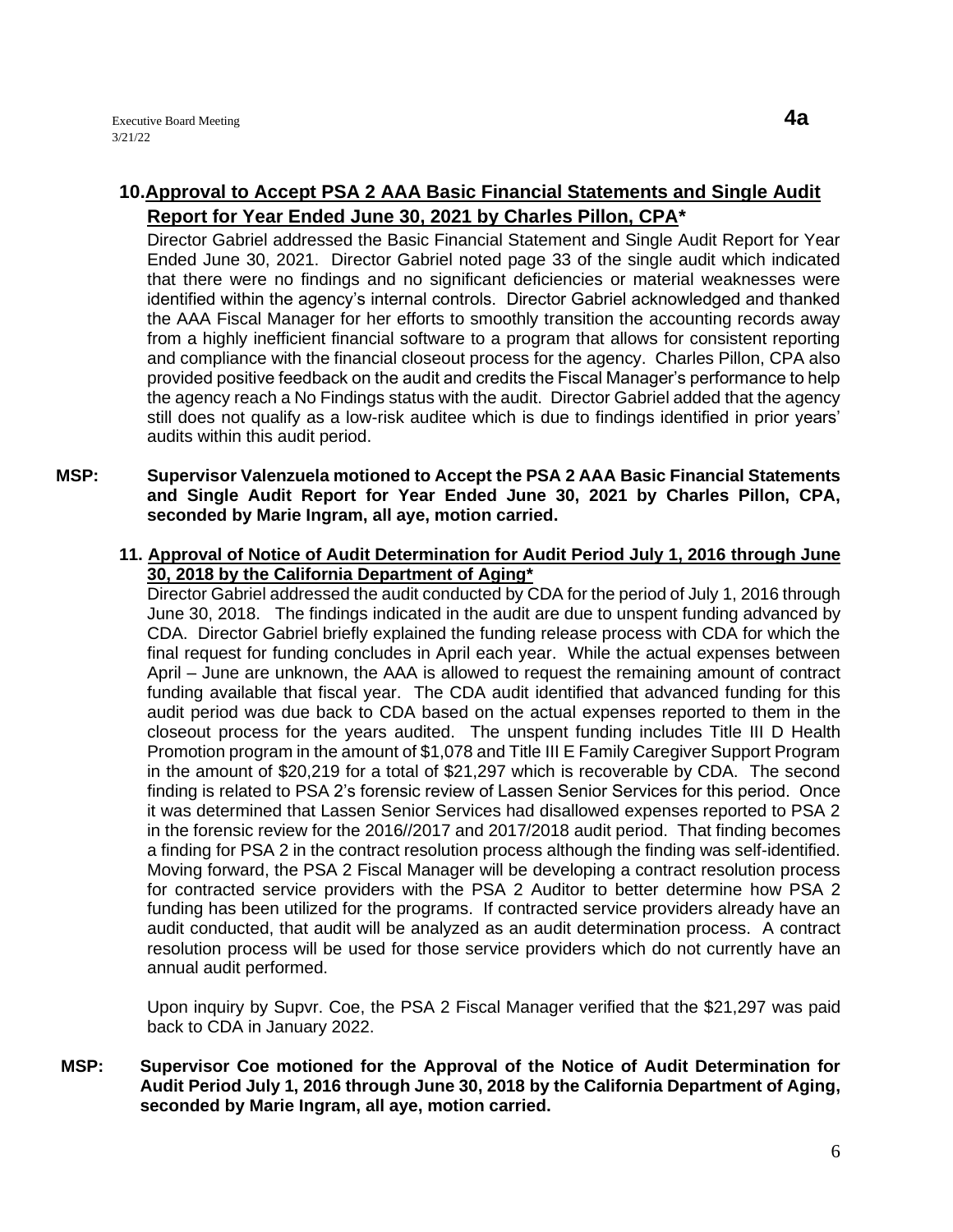Director Gabriel explained that the Dine Around Town (DAT) Senior Nutrition Program was developed in response to the unsuccessful Request for Proposal (RFP) process to serve Lassen Co. seniors with nutrition services. The DAT program was adapted from PSA 4 which uses local restaurants in rural counties to prepare meals for program participants to dine-in, take out or to be delivered to the home. Director Gabriel has been working with the Director of Lassen Co. Health and Human Services to plan the program. Lassen Co. will be assisting with the program by providing vehicles and staff for the meal delivery process. Director Gabriel stated that Supervisor Bridges has expressed an urgent need to initiate the program as seniors currently being served by Lassen Senior Services are being asked to pay for their meals. This causes a great concern for some program participants who are unable to pay for a meal.

The Lassen Co. HHSA Director has identified restaurants in the community interested in participating in the DAT program knowing that select menu items would need to be modified to meet the Dietary Guidelines for Americans. The PSA 2 Registered Dietician is also in support of the program and will work to modify the restaurant menu items for program participants. CDA has been consulted on the DAT plan for Lassen Co. and, due to the emergent need to initiate the program as well as the unsuccessful RFP process to provide nutrition services to the Susanville area, has gained their support in moving forward with the program via a noncompetitive award process. Interested restaurants will be required to complete a Request for Qualification application which will verify the restaurants' ability to meet the requirements of the program.

Supervisor Bridges expressed gratitude and support of Director Gabriel's efforts to develop the DAT program plan and verified the urgent need to serve Lassen Co. seniors with the DAT program.

- **MSP: Supervisor Bridges motioned for the Approval of the Lassen Co. Dine Around Town Senior Nutrition Program Management Plan, seconded by Supervisor Coe, all aye, motion carried.** 
	- **13. Approval of Administrative Budget and Budget Narrative to Include Dine Around Town Program Coordinator\***

Director Gabriel explained that, as with the Trinity Senior Nutrition Program, a Program Coordinator will need to be hired to carry out the oversight and reporting for the Dine Around Town Program.

- **MSP: Supervisor Bridges motioned for the Approval of the Administrative Budget and Budget Narrative to Include Dine Around Town Program Coordinator, seconded by David Albiez, all aye, motion carried.** 
	- **14. Approval to Establish a US Bank Account for Lassen Co. Dine Around Town Senior Nutrition Program\***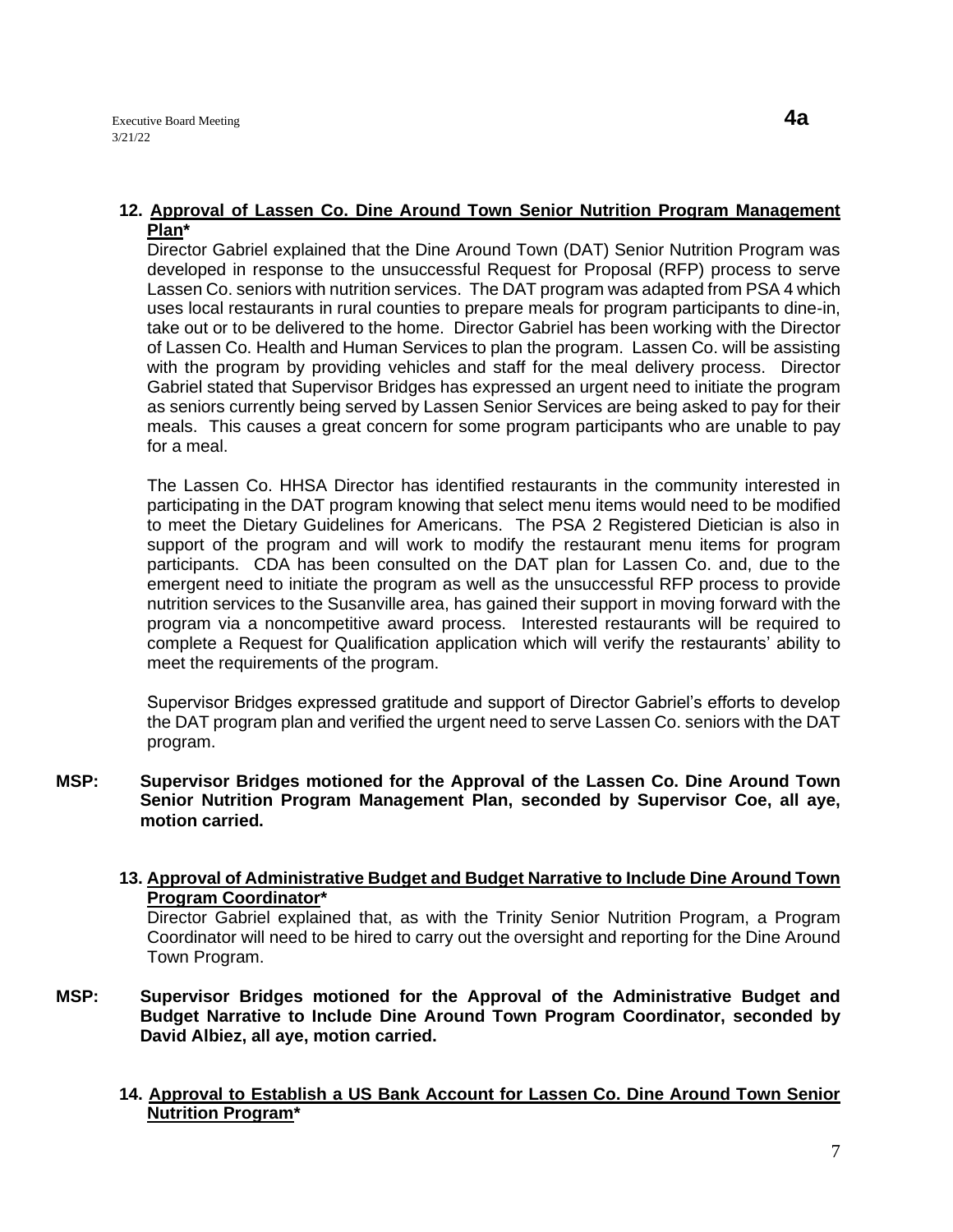Director Gabriel addressed the need to establish an account with US Bank for the Dine Around Town (DAT) Program being that there is no Banner Bank in Susanville. The PSA 2 AAA checking account is with Banner Bank and deposits such as donations and voluntary contributions for the DAT program can be made by the Program Coordinator to the US Bank account. Once deposited in US Bank, the funds would be used in support of the DAT program with Director Gabriel transferring the funds to Banner Bank and expenses paid by the PSA 2 AAA checking account. As with the Trinity Senior Nutrition Program, the current Siskiyou County Executive Board members would also be added to the US Bank account.

Upon inquiry from Supervisor Valenzuela on why a local board member would not be assigned to the account, Director Gabriel explained that the account would only be a depository account and no checks would be generated from the account. Check signing would only occur in Siskiyou County through the agency's Banner Bank account.

#### **MSP: Supervisor Bridges motioned for the Approval of a US Bank Account for the Lassen Co. Dine Around Town Senior Nutrition Program, seconded by Supervisor Jones, all aye, motion carried.**

### **15.Approval of Proposed Vehicle Purchase with FY 2020/2021 Unspent Ombudsman Program Funding Augmentation\***

Director Gabriel explained that unspent Ombudsman Program funding for FY 2020/2021 in the amount of \$58,000 has been made available to the AAA by CDA rather than pooling unspent funding and returning it to CA AAAs as One-Time-Only funding. PSA 2 hopes to purchase a vehicle in the amount of \$40,000 to support the Ombudsman Program with the long-distance travel. The Ombudsman Program is required to visit long-term care facilities at least quarterly in all 5-counties to monitor the facilities as well as respond to complaints by the residents and their families. The remainder of the funding would help to support the maintenance of the vehicle.

Jerry Kirouac, Ombudsman Program Manager, read a prepared statement in support of the purchase of the vehicle explaining that over 70 facilities are visited in the 5-county region. The vehicle would allow Ombudsman Program staff to use a new, reliable vehicle to advocate on behalf of the residents throughout the region regardless of inclement weather. The presence of the Ombudsman in the facilities is crucial to defend the rights of the residents and facility monitoring can be restricted in winter weather conditions. To achieve this goal, the Ombudsman need to be able to reach the facilities regardless of the season.

Being that this is the first vehicle purchased by PSA 2 AAA, Supervisor Valenzuela inquired on the plan to cover maintenance and expenses for the vehicle and the process being taken to acquire the vehicle through a bid process. Director Gabriel explained that the program funding can support the maintenance and insurance costs for the vehicle. She further explained that PSA 2 is following CDA requirements to purchase a vehicle which requires at least 3 quotes from vehicle dealerships. CDA will review the quotes for approval. The midrange vehicle presented to CDA is a Honda CRV from a local dealership at a cost of approximately \$40,000. If the vehicle became inoperable, or if the AAA were unable to maintain the vehicle, it would be offered to other AAAs in the pool of state-owned vehicles, it would not be sold.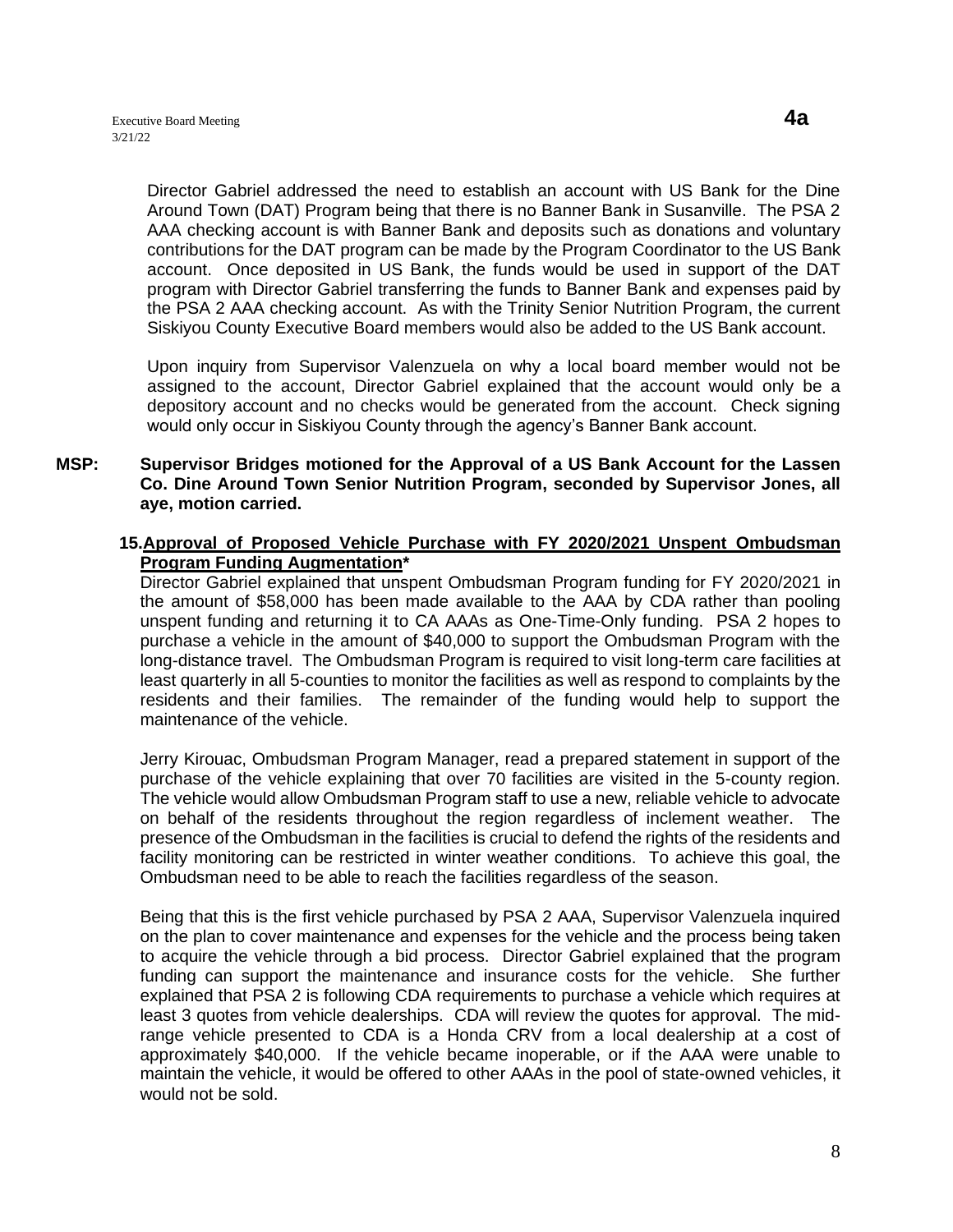Chairman Cox inquired on how the remaining \$18,000 would be spent to support the vehicle and how long it might last. Director Gabriel explained that, although the total maintenance costs have not been determined, the FY 2020/2021 funding is only available until June 30, 2022. Other program expenses may be applied to that funding to spend it down. Maintenance and insurance expenses moving forward after June  $30<sup>th</sup>$  will be applied to on-going program funding.

### **MSP: Marie Ingram motioned for the Approval of the Proposed Vehicle Purchase with FY 2020/2021 Unspent Ombudsman Program Funding Augmentation, seconded by Roberta Hohman, all aye, motion carried.**

#### **16.Approval of Proposed FY 2021/2022 Ombudsman Program Budget and Budget Narrative\***

The Ombudsman Program funding for FY 2021/2022 allows for the purchase of an additional vehicle to support the program. Director Gabriel explained that due to the transition in Program Managers, the current Program Manager beginning at a lower salary range, as well as the vacancy with the Ombudsman II position, funding remains available to the Ombudsman Program to purchase a second vehicle. Operations and maintenance expenses are included in the budget for the current fiscal year.

Supervisor Valenzuela inquired on an employee policy for the use of the vehicle to which Director Gabriel responded that a policy would be developed and presented to the Executive Board.

#### **MSP: Supervisor Bridges motioned for the Approval of the Proposed FY 2021/2022 Ombudsman Program Budget and Budget Narrative, seconded by Supervisor Jones, all aye, motion carried.**

### **17. New Business:**

- The next virtual meeting of the PSA 2 Executive Board is scheduled for Monday, April 18, 2022 at which time the Area Plan Update will be presented for approval. The objectives in the Area Plan for the agency have been condensed to simply Community Education and Coordination activities of the agency. The Advisory Council members will also be making adjustments to their related objectives to simplify and generalize their efforts. The Public Hearing related to the Area Plan Update will be held virtually on March 23<sup>rd</sup>.

### **18. Old Business:**

None

## **19. Correspondence:**

Incoming - None Outgoing – None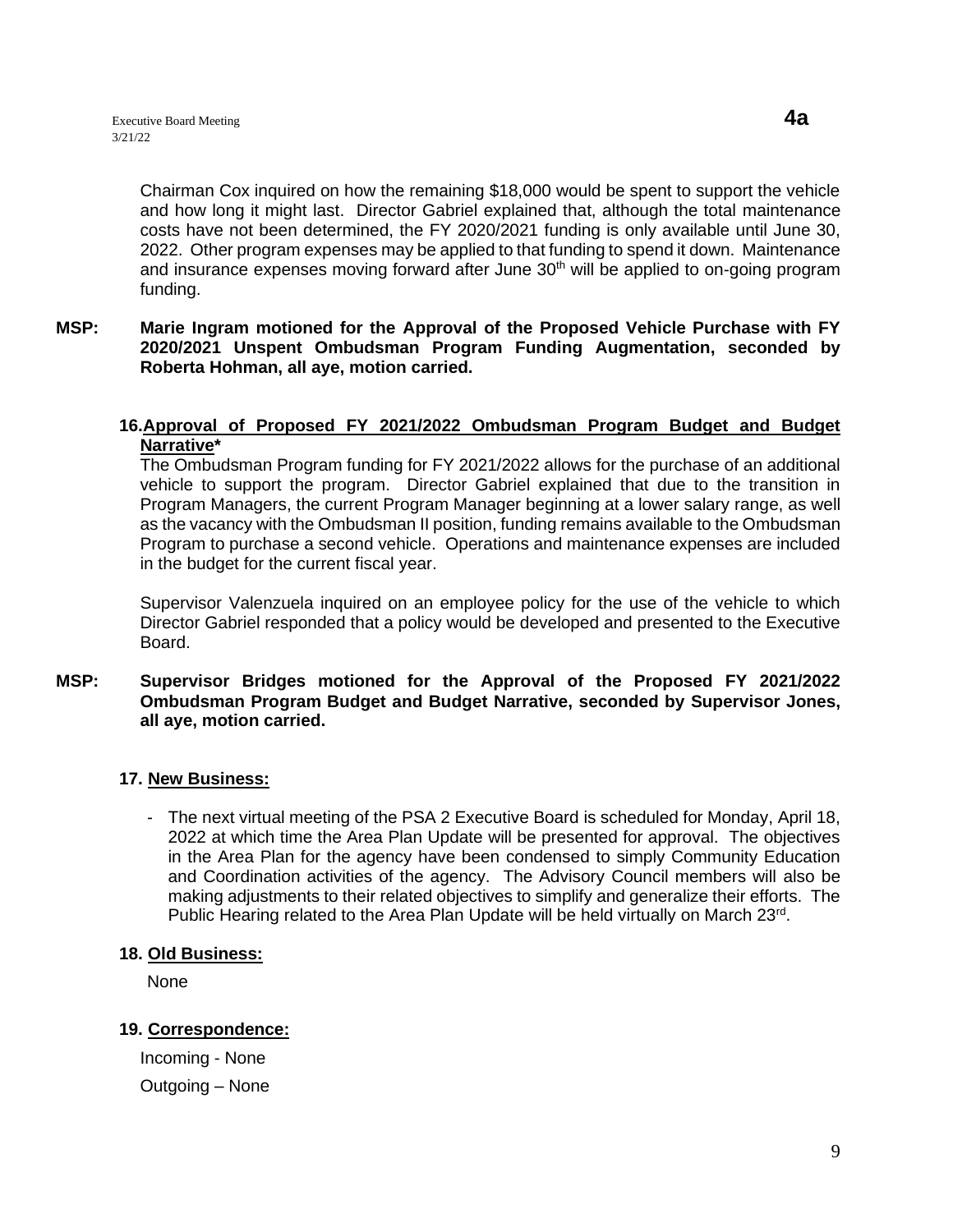Executive Board Meeting **4a** 3/21/22

# **20. Adjournment**

The virtual meeting of the PSA 2 Executive Board was adjourned at 11:40 a.m.

Respectfully submitted,

Teri Gabriel, Executive Director